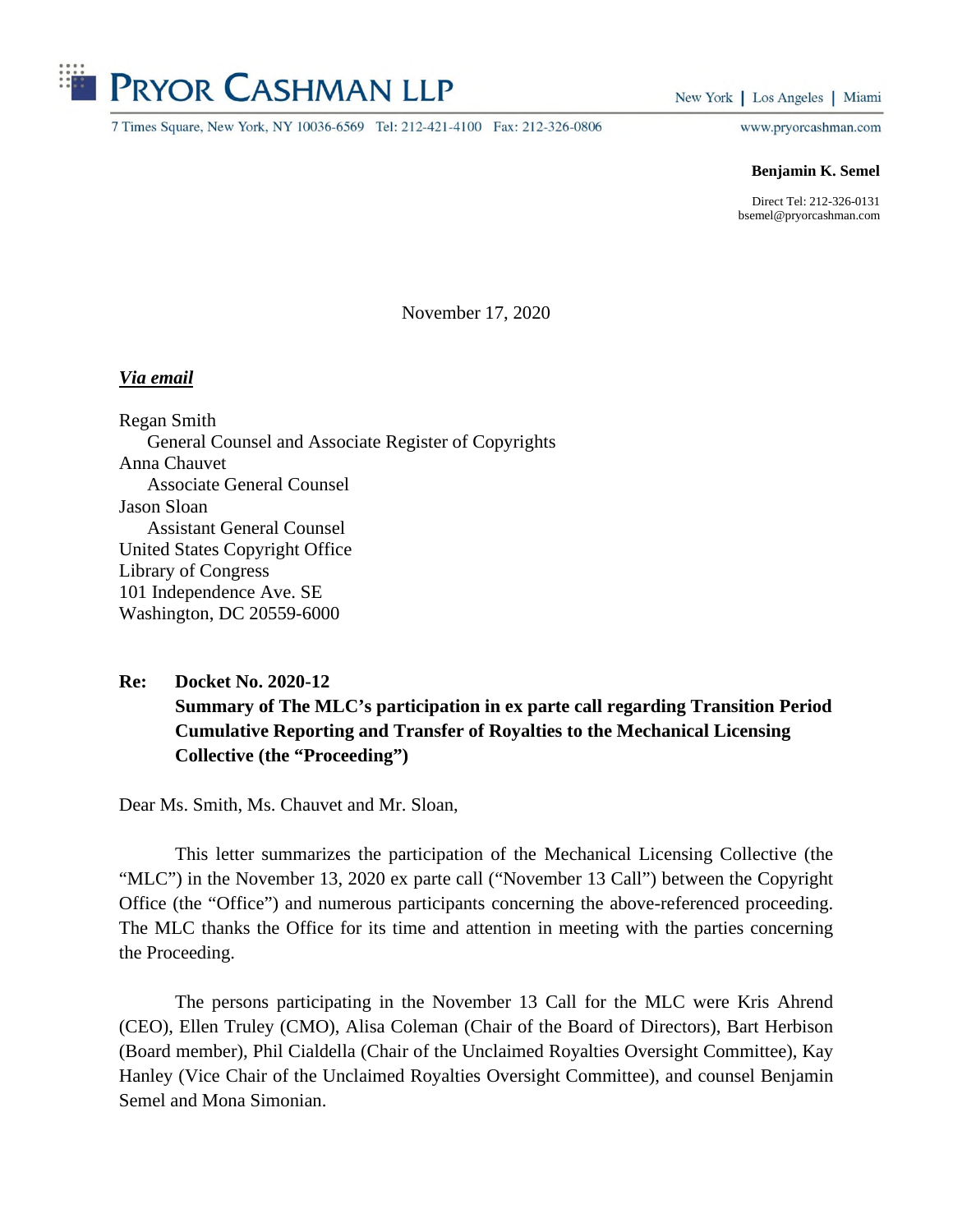

On behalf of the Office, Regan Smith, Anna Chauvet, Jason Sloan, John Riley, and Cassandra Sciortino participated in the call.

The following summarizes the MLC's substantive participation in the call:

In response to a question from the Office, the MLC confirmed that its goal is to match all unmatched uses, including all historical unmatched uses for which accrued royalties are transferred to the MLC, and to minimize the incidence of unclaimed accrued royalties. The MLC's position has always been, and remains, that it can and will hold unmatched royalties for longer than the required minimum statutory period where appropriate in service of this goal.

The MLC agreed with comments made by a number of call participants concerning the conflict between the language in the Supplemental Notice of Proposed Rulemaking in this proceeding ("SNPRM") and the text of the MMA. As noted by the Recording Academy and the National Music Publishers' Association ("NMPA"), the MMA sets forth a clear directive that all unmatched royalties be transferred to the MLC as a precondition for the limitation on liability. Particularly since the copyright owners of unmatched works are by definition not known or located, there cannot be private agreements that dispose of these unmatched royalties prior to the required transfer to the MLC. The MLC discussed the statutory language in detail in its ex parte letters of October 5 and October 16, 2020. The MLC agrees with the Recording Academy's pointed observation that the MMA could have provided for exclusion of moneys paid in private settlement agreements, but plainly did not. All of the agreements that the DLC has identified as relevant were executed prior to the passage of the MMA. There is no basis for concluding that the MMA intended to do the opposite of what it explicitly states, particularly where the issue was ripe for discussion prior to the MMA's passage, and the DMPs were the interest group drafting and motivating this limitation on liability language.

The MLC further emphasized its concern that the changes in the SNPRM revolve around a problematic interpretation of generally accepted accounting principles ("GAAP"), which itself occurs only after ignoring specific statutory direction (*lex specialis*) in favor of general language. All of the proposed changes surrounding the settlement payments require as a precondition that general language on maintaining accrued royalties in accordance with GAAP can be read to negate the other, more specific statutory language of the MMA that requires *all* unmatched royalties to be accrued and held, and *all* accrued royalties to be transferred to the MLC.

The MLC is concerned that the SNPRM may be read to promote an incorrect reading of GAAP and the MMA. As discussed on the call, the MMA itself provides for accrued royalties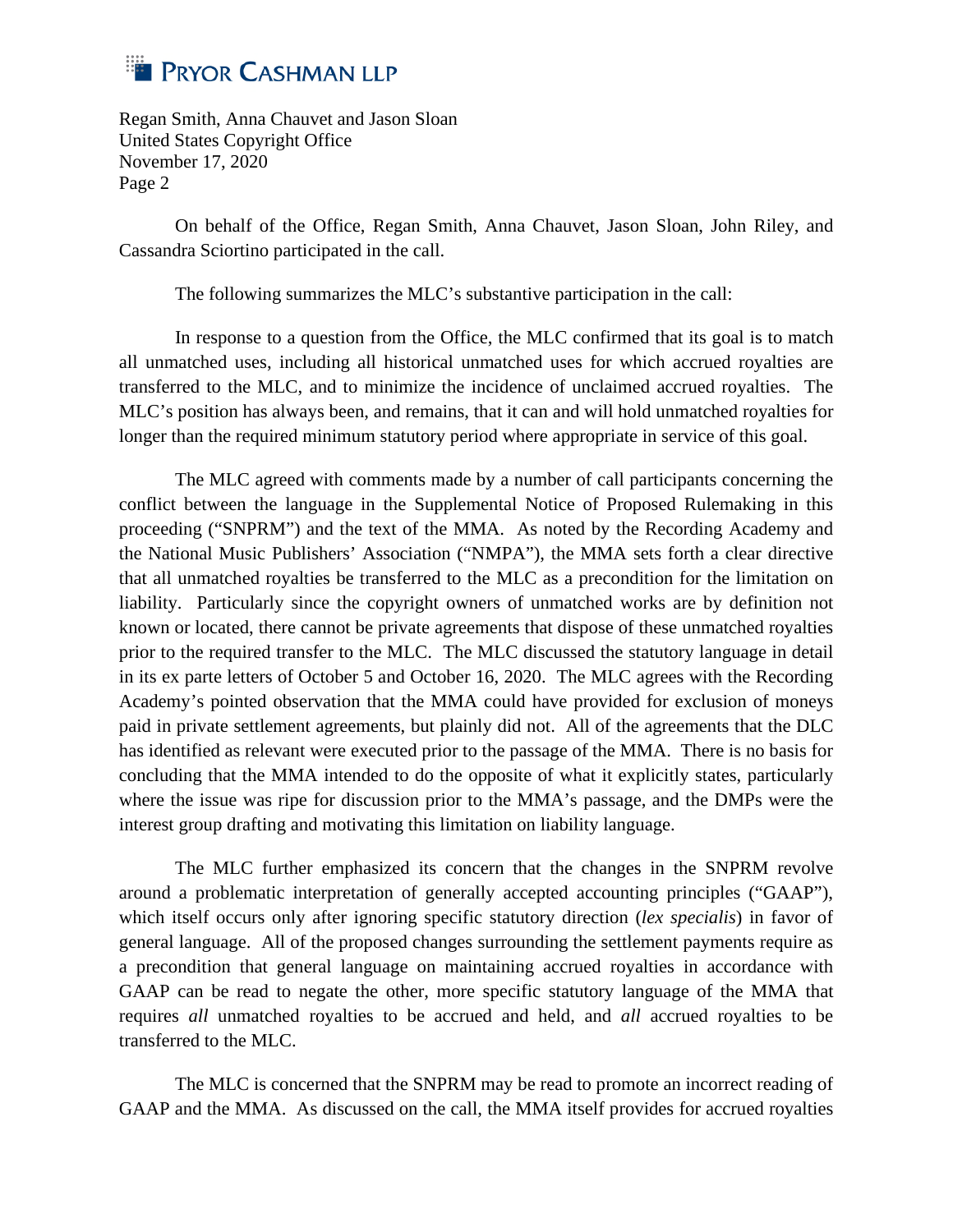

to be maintained in accordance with GAAP. Insofar as the DLC believes that this language authorizes its position, $<sup>1</sup>$  there is no need for additional regulatory language. The SNPRM goes</sup> further, though, appearing to promote a particular interpretation under GAAP, that "[a]ccrued royalties can cease being accrued royalties within the meaning of 17 U.S.C. 115(e)(2) if the digital music provider's payment obligation is extinguished, such as pursuant to a voluntary license or other agreement whereby the digital music provider is legally released from the liability by the relevant creditor copyright owner." SNPRM § 210.10(b)(1).

As was noted on the call by multiple participants, the "relevant creditor copyright owner" is not known in connection with unmatched royalties. Rather, the MMA explicitly lays out the one way that accrued royalties can cease being accrued royalties by virtue of extinguishing the payment obligation, namely after being *matched*. Section  $115(d)(10)(B)(iv)(II)$  lays out that where unmatched works are matched, the associated royalties must be paid to the now known copyright owner, thereby extinguishing the payment obligation and the accrual for those royalties. But where the copyright owner is not known, there can be no agreement with the "relevant" copyright owner to extinguish rights, and the SNPRM's language appears to bless a reading of GAAP and the MMA that conflicts with both.

The MLC also discussed the SNPRM citation to the FASB Accounting Standards Codification in connection with its discussion of the added GAAP language. 85 Fed. Reg. 70546, fn 25 (citing FASB ASC 405-20-40-1). The MLC first noted that the cited paragraph does not support the interpretation in the SNPRM. The full text of FASB ASC 405-20-40-1 is:

Unless addressed by other guidance (for example, paragraphs 405-20-40-3 through 40-4 or paragraphs 606-10-55-46 through 55-49), a debtor shall derecognize a liability if and only if it has been extinguished. A liability has been extinguished if either of the following conditions is met:

- a. The debtor pays the creditor and is relieved of its obligation for the liability. Paying the creditor includes the following:
	- 1. Delivery of cash
	- 2. Delivery of other financial assets
	- 3. Delivery of goods or services
	- 4. Reacquisition by the debtor of its outstanding debt securities whether the securities are cancelled or held as so-called treasury bonds.

<sup>&</sup>lt;sup>1</sup> The DLC has stated that it believes the plain MMA text authorizes its position. *See, e.g.*, DLC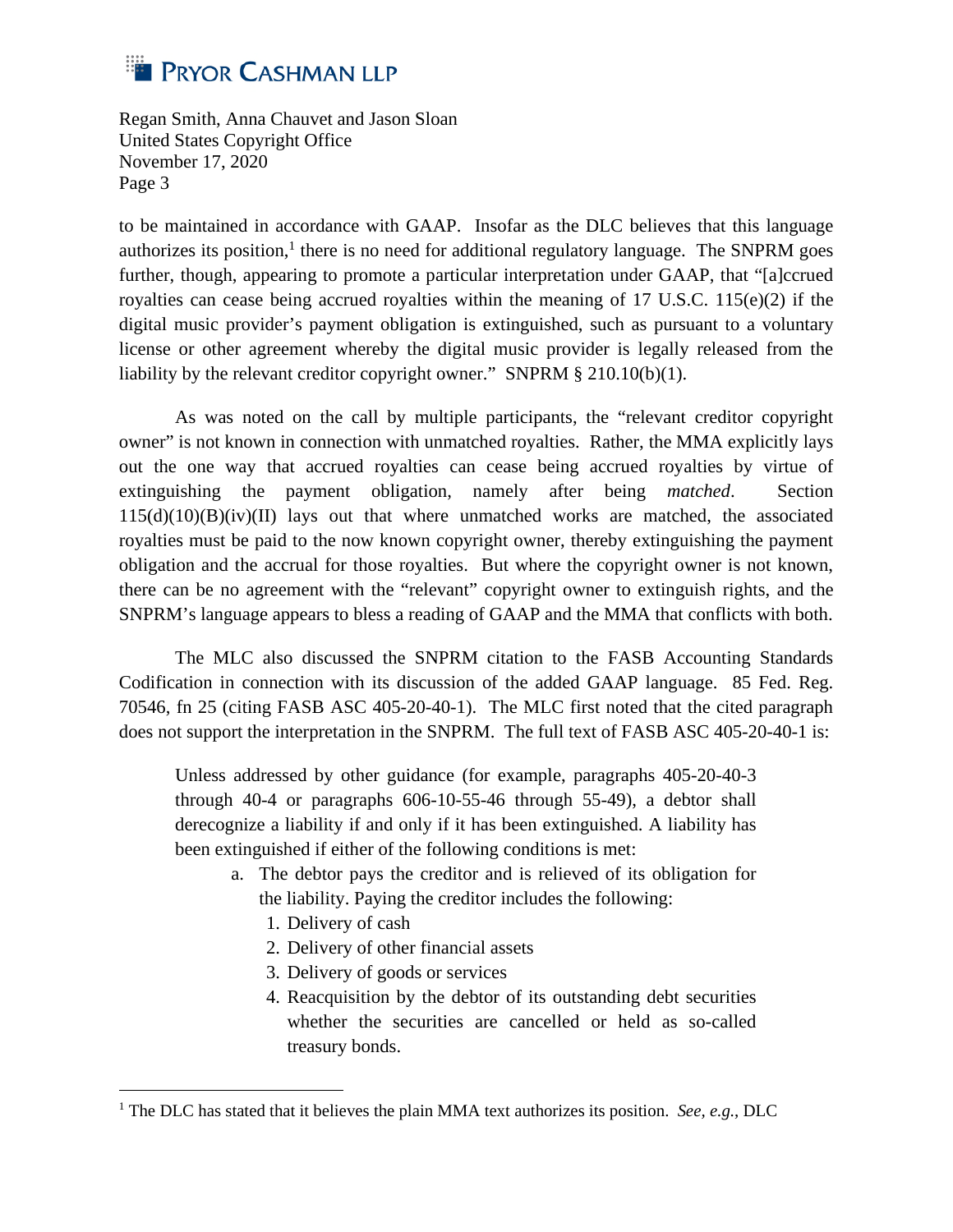

> b. The debtor is legally released from being the primary obligor under the liability, either judicially or by the creditor. For purposes of applying this Subtopic, a sale and related assumption effectively accomplish a legal release if nonrecourse debt (such as certain mortgage loans) is assumed by a third party in conjunction with the sale of an asset that serves as sole collateral for that debt.

As this paragraph makes clear, if "and only if" there is payment to the creditor or a release "judicially or by the creditor" is derecognition appropriate. It cannot be disputed that neither of those things will exist with respect to unmatched royalties, where the creditor is not even known. The MLC also noted the first clause of the cited paragraph, which indicates that it is subject to other guidance, and specifically FASB ASC 606-10-55-49, which states:

An entity should recognize a liability (and not revenue) for any consideration received that is attributable to a customer's unexercised rights for which the entity is required to remit to another party, for example, a government entity in accordance with applicable unclaimed property laws.

This paragraph underscores the conclusion reached from 405-20-40-1 itself, that derecognizing liabilities for unmatched works is not appropriate under  $GAAP$ .<sup>2</sup> Here, the MMA creates a specific obligation to remit unmatched royalties to another party, namely the MLC. Even the specific example is analogous to this situation. The MLC's role with respect to unmatched royalties is analogous to that of a government entity in connection with unclaimed property laws, and the MMA preempts state law concerning escheatment in favor of the MLC's handling of unmatched royalties. Section 115(d)(11)(E).

Both NMPA and Songwriters of North America ("SONA") inquired on the call as to the basis for the accounting analysis behind the SNPRM language concerning GAAP interpretations, with SONA noting that it seems to be outside the scope of typical Office rulemaking. The Office declined to comment, although noted that the language on derecognition of accrued royalties is being considered and could be removed. The MLC emphasized that all of the SNPRM's proposed changes concerning settlement payments rest on

Comments to NPRM at 12 (discussing "clear text of the statute").

<sup>&</sup>lt;sup>2</sup> A DMP that disagrees and also believes that the MMA's language "maintained in accordance with GAAP" provides for such derecognition is free to rely on the MMA's language. It is the additional language in the SNPRM that appears to bless a particular GAAP and MMA interpretation that is problematic.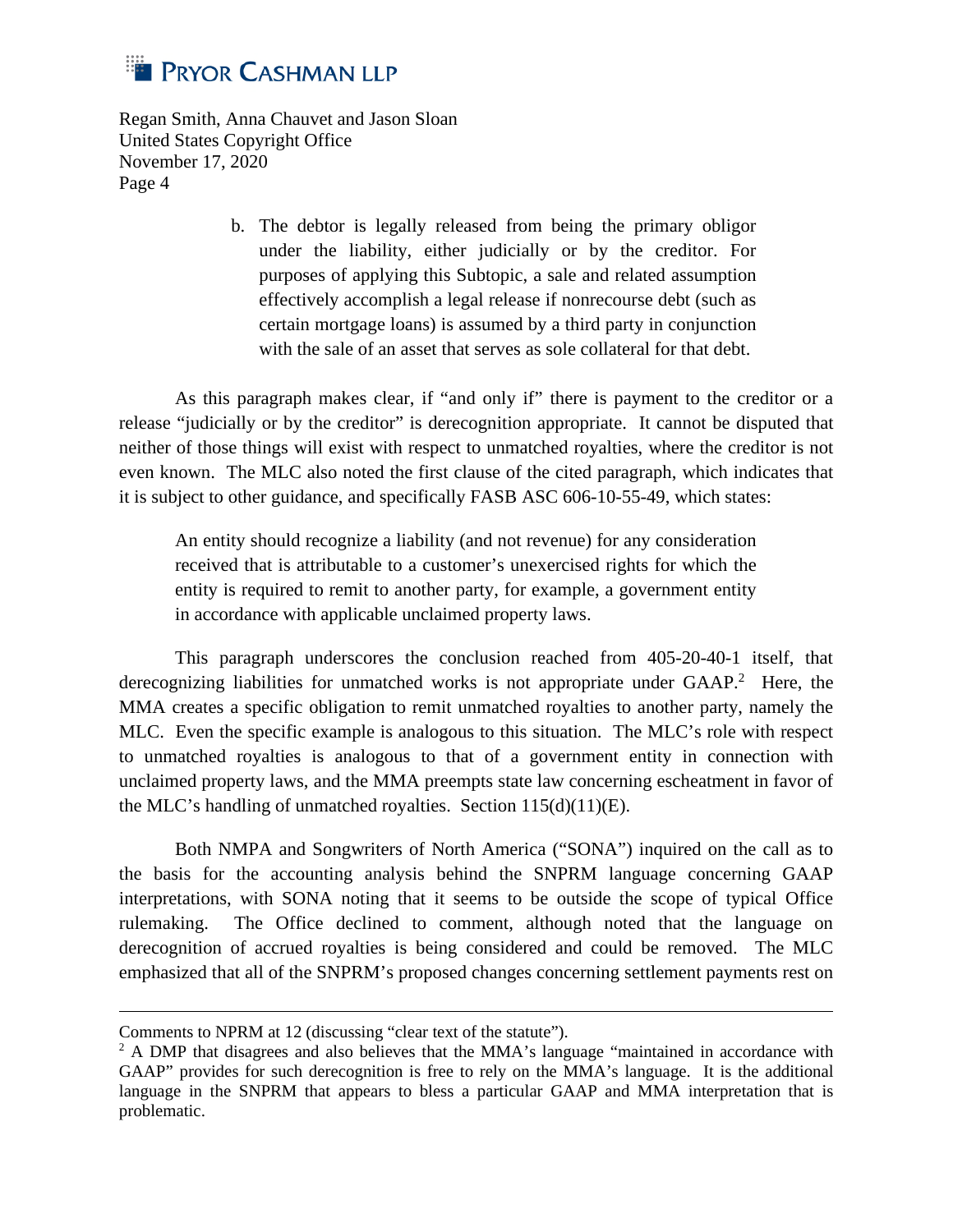

the problematic reading of GAAP and the MMA. The MMA itself does not provide for, and is not consistent with, the complicated system of estimating and truing up unmatched royalties that is proposed by the SNPRM.

The DLC stated on the call that some DMPs who had entered into settlements "don't have the money" to pay all unmatched royalties. This echoes statements by the DLC in its comments to the NPRM, such as:

Indeed, some DMPs simply do not have the financial resources to make duplicate payments. …

[I]t is likely that some DMPs that paid out all of their accrued royalties pursuant to an NMPA distribution agreement would not be able to now double-pay these accrued royalties to the MLC; they simply don't have the money. (DLC Comments to NPRM at 11, 15)

The DLC's repeated statements that some DMPs are unable to pay the full unmatched liability highlights the prejudice that the Office's rule could work on the MLC and copyright owners. Regardless of any speculation that such DMPs may be inclined to offer concerning what portion of unmatched royalties might match to copyright owners with who they settled (or the enforceability of those settlements), the reality is that the copyright owners of unmatched works are simply not known until matched, and when matched may not line up at all with a DMP's estimates of who they thought they would be. This is part of why it would be inappropriate for a DMP to derecognize these liabilities under GAAP (even if the MMA allowed it, which it does not). The inability to pay accrued liabilities generally signals insolvency, and these statements appear to signal that there are DMPs affected by the SNPRM language that may either be insolvent and/or did not accrue the full unmatched liability on their financial statements in the first place, as directed by the MMA. The SNPRM language, which would allow DMPs to transfer to the MLC less than the "all accrued royalties" that the MMA directs, and true up later, would have the practical effect of impeding the ability of copyright owners to bring claims for infringement where there is a failure to comply with Section  $115(d)(10)(B)$ . The sanction of estimates would cloak noncompliance and copyright owners would have infringement claims on hold pending clarity on whether the proper unmatched royalties were transferred, all while other creditors of a troubled DMP enforce their rights. By the time it becomes clear that the DMP is not eligible for the limitation on liability, the DMP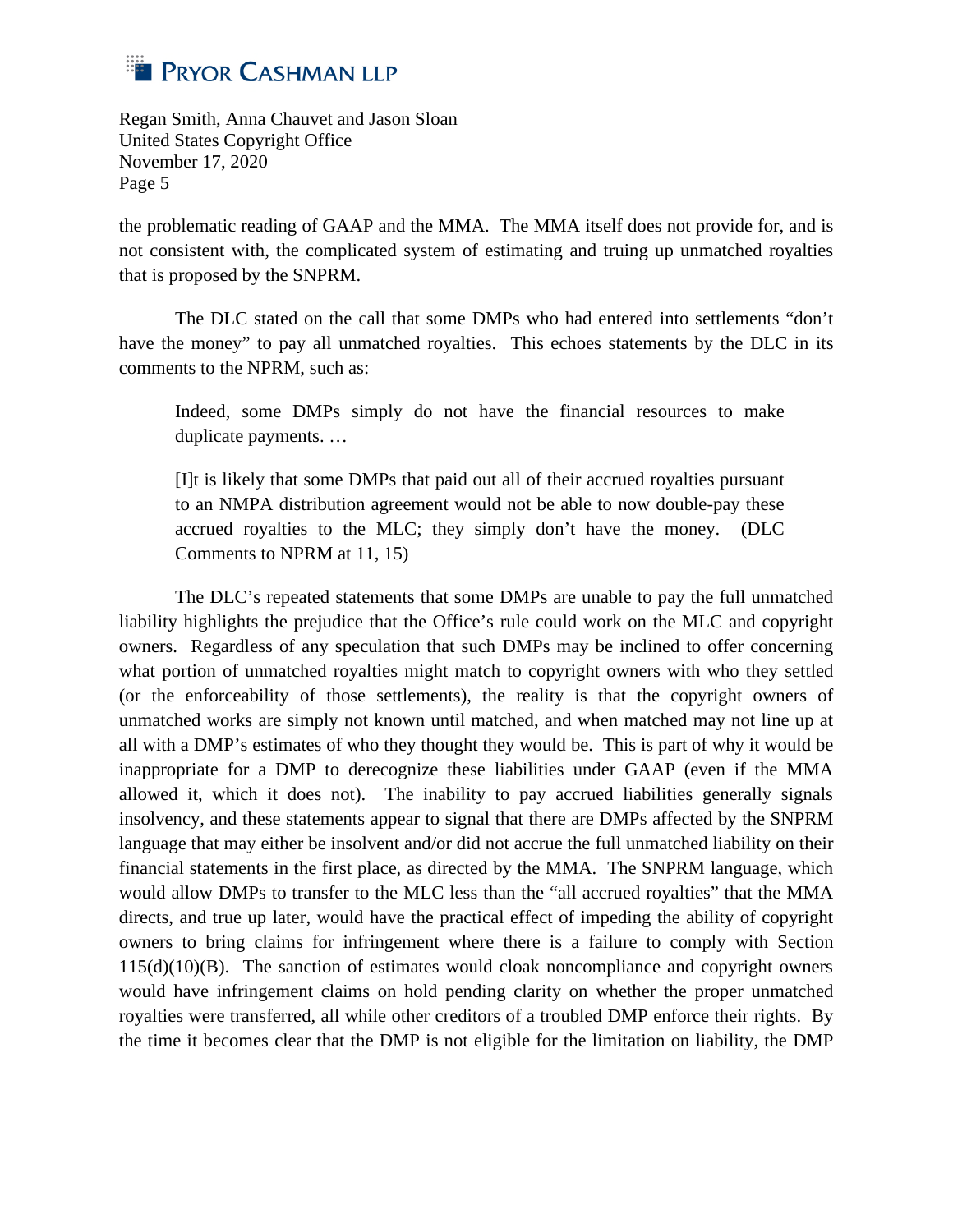

could be out of business, leaving copyright owners with no remedy.<sup>3</sup> Furthermore, it could leave the MLC in the position of matching a historical use but not having the funds to pay the associated royalties, because the DMP went out of business in the interim. These scenarios look far from unlikely, particularly given the DLC's statements that some of the DMPs involved in these settlements do not currently have assets sufficient to cover the unmatched royalty liability. These concerns highlight additional problems with departing from the clear language of the MMA into the murky waters of the SNPRM's complex system of GAAP interpretations, estimates, true ups, royalty payments that do not match royalty reporting, impeded ability to prosecute statutory noncompliance, and retroactive paths to limitation on liability.

The MLC agreed with the comments of other participants that the SNPRM would shift the MMA's heavily negotiated default position for accrued royalties to put the burden of litigating compliance with the MMA onto copyright owners, allowing DMPs to unilaterally withhold unmatched royalties in their discretion. Copyright owners would not merely be required to litigate whether the transfer was proper, but would have to do so knowing that, even if they were successful, the DMP would merely have to release the improperly withheld funds to reacquire a limitation on liability, depriving the copyright owners of the attorneys' fees and statutory damages that are essential to a just remedy. The complex litigation of these issues, which would likely implicate expert testimony surrounding DMP GAAP practices and related financial records, the reasonableness of transfer estimates, the contracts at issue themselves, and the validity of the Office's rule and retroactive provisioning to reobtain limitation on liability after a court found it had not been obtained (which seems the most likely procedural position in which the issue would be decided), appears likely to generate far more litigation activity than a DMP simply enforcing its claimed unambiguous contractual right to be repaid royalties that match to copyright owners with who it has private agreements.

The MLC stressed that it holds unmatched funds with interest pursuant to the MMA, and paying accrued royalties to the MLC does not lead to a forfeiture of the DMP's contractual rights. On the contrary, the MLC has stated that it holds funds subject to legitimate legal dispute in suspense, and pays such funds with interest to the appropriate party when the dispute is resolved by the parties or an appropriate tribunal.

<sup>&</sup>lt;sup>3</sup> The SNPRM provision tolling the limitations period for royalty payments where estimates are made would not help where the DMP went out of business in the interim, nor would it provide for the fees and statutory damages that the Copyright Act has long recognized are essential to making copyright infringement enforcement viable. SNPRM at § 210.10(c)(5)(vi).